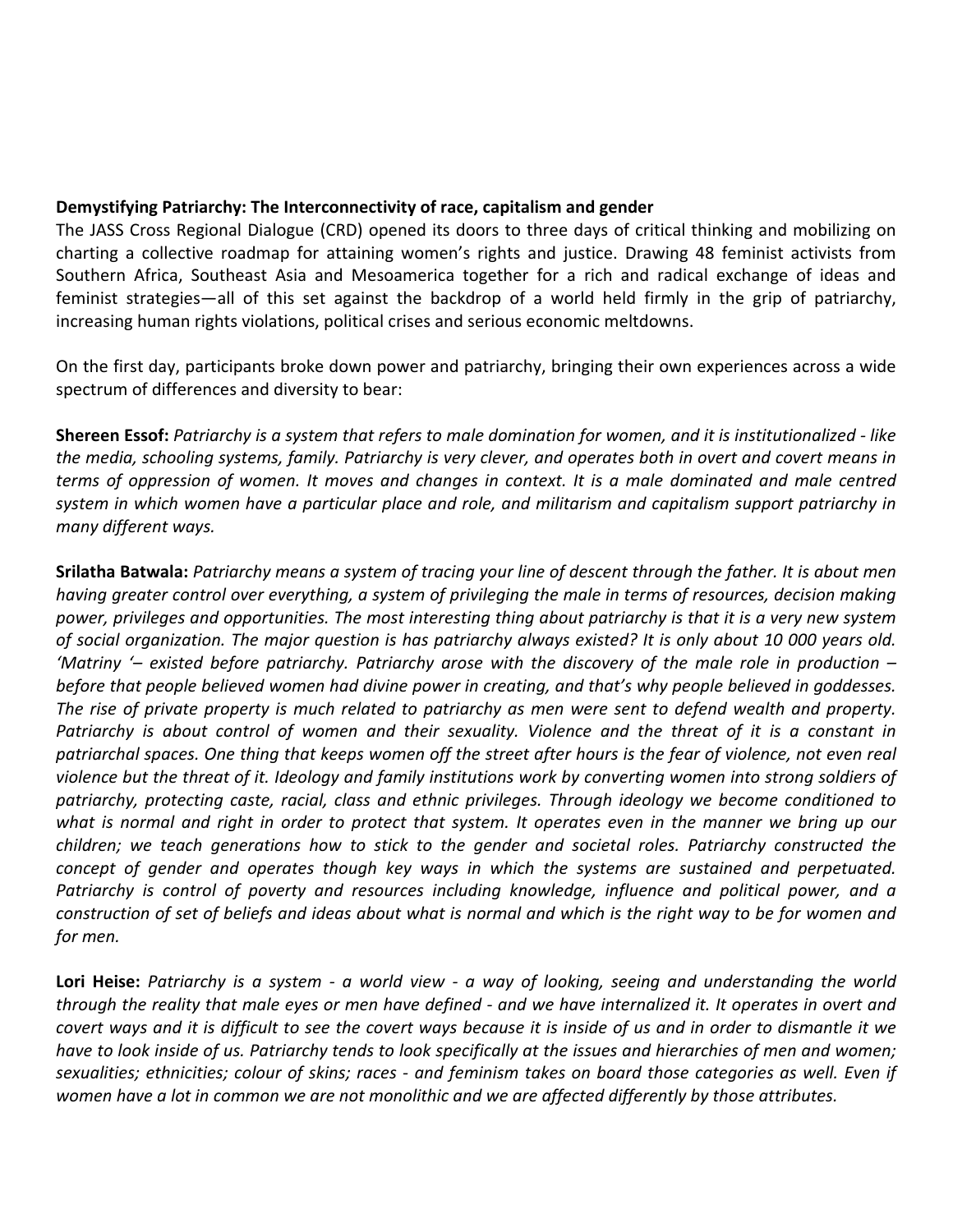**Valerie Miller:** *Patriarchy is a dichotomy – women and men; good and bad; you and me - everything is divided and we think in dichotomic terms and sexualize the dichotomic terms as well. Everything is female and male and the words have a male gender or female gender in them. We sexualise and make hierarchies and we say who has more power, who has more value and what has more value. Everything associated with male has more value to us than that associated with female.*

**Maggie Mapondera:** *In Southern Africa we call it Patrick. Patrick is an idea; a system; a persona with many faces and forms. Patrick works with cronies like racism or capitalism, and other systems that collude to oppress* 

*women. Patrick is everywhere, even in your bedroom, telling you how to have sex, with who, and how. Patrick also tells you what you must wear, how you must look, where you must work and what you must eat.* 

**Lisa Veneklasen:** *Patriarchy is a system and an exercise of power; a world view based on male domination, perpetuated to institutional society and works closely with racism, classism and fundamentalism. It is hard to separate patriarchy from other dynamics of power. It is an understanding of power focusing on exclusion, and some women participate in it because it is part of our socialization and of the systems we are part of. There are women engaging in trying to change and break this exercise of power to create alternatives but patriarchy is so embedded in other forms of power and very difficult to quickly identify and separate. It* 

*How do we understand patriarchy in a context of different types of discrimination? It is a concept; a world vision that determines and makes the different types of oppression. It is not a single oppression but a paradigm.* **Marusia Lopez:**

*creates hierarchies of exclusion and norms and values – it is a system of male domination. It has clearly so many different elements, and is always moving. We are foot soldiers of this system because when we resist it people look at us and condemn. Resisting it is a challenging thing for all of us. Women are very much controlled and shaped and participating in patriarchy. We must also think of how patriarchy affects men as a starting point to understanding how it affects us.*

**Jojo Guan:** *Patriarchy is not about women and men but about masculinities and femininities. It is also done by women. During orientation sessions on lesbian relationships in my country and elsewhere it happens; when hetero-normative norms are brought into relationships, norms of believing that men have more power, should be dominating and should do violence to show strength.* 

**Hope Chigudu:** *Patrick is found in a bar after midnight even if he is tired because going home means he is weak. When he wants to cry he looks around and hides in a toilet and then cries secretly because being seen crying means he is weak. When abused, he checks his penis and puts it back. Patrick is seen in our parliaments, on the streets, and has been taught to be aggressive.*

**Alda Facio:** *We must never forget that men have the power. When you involve them even in teaching patriarchy they turn everything around and suddenly they are the ones that are violated, and they say there are more men violated and discriminated against than women – and this is dangerous for advancing women's rights.*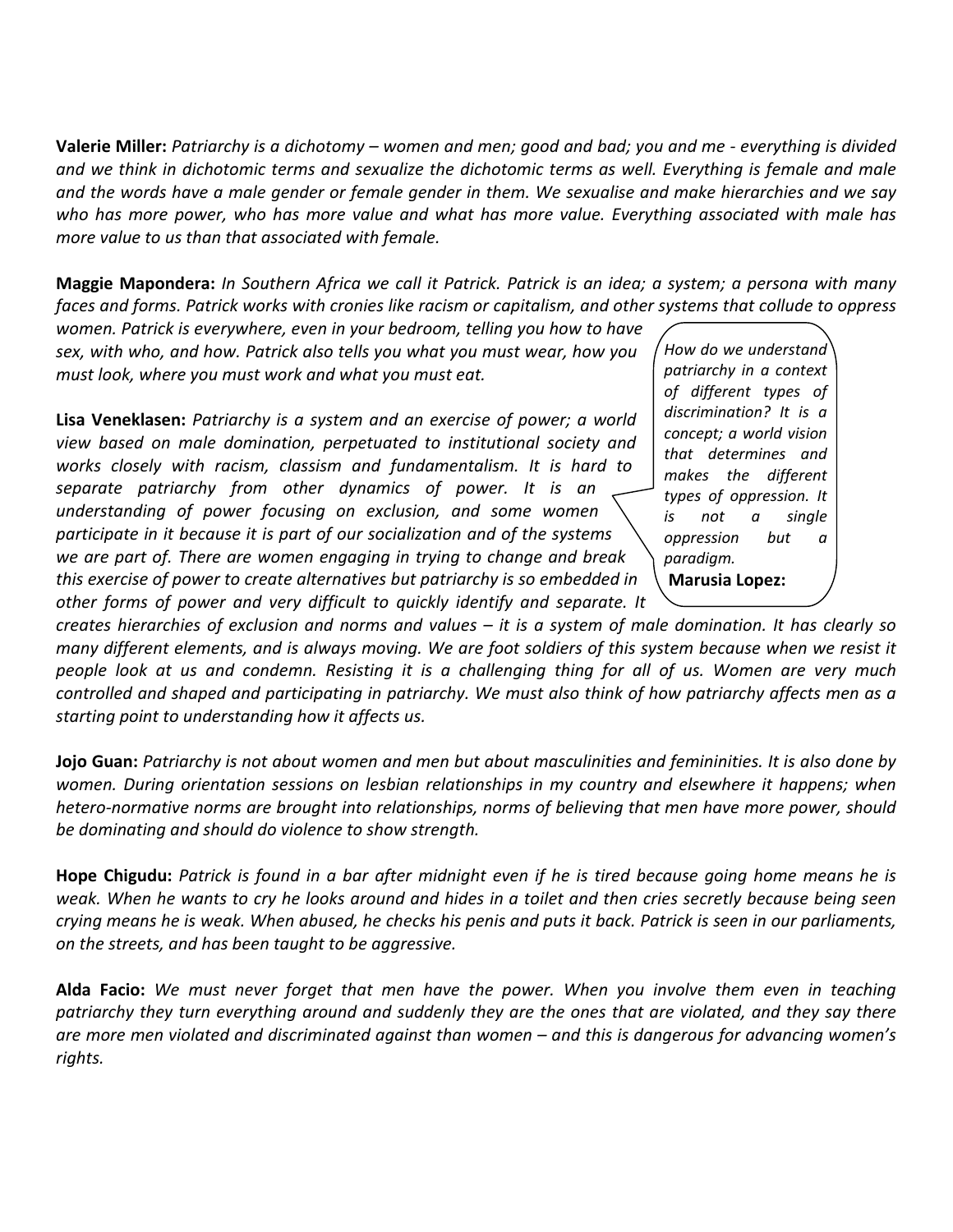**Tiwonge Gondwe:** *Patrick won't allow women to take their rights – he just starts feeling powerless. It is sad how women have become gate keepers in patriarchal systems as well. Some women are fond of telling you what to do and how, and sometimes they use culture to justify it.* 

**Thoko Phiri:** *Women are taught to be subjects and men to make decisions. An elderly woman would rush to a young brother to ask for permission to do things, in the name of culture.*

**Rudo Chigudu:** *If a man feels that he cannot cry, how does he behave towards a woman? If he is treated badly because he doesn't have son,s how does he treat the wife who is going to bear the children? How Patrick affects men will determine how it further affects the women.* 

**Atila Roque:** *It is an intersection of systems – it is not so easy to do in the daily struggles and the way movements relate to each other. Even feminists themselves struggle with issues of racism; it is hard even for feminist women to incorporate the dimension of race in their practical and theoretical lives. There is a tendency to look at things from a hearer perspective and in doing so we tend to obscure and overlook important issues.* 

**Revai Makanje**: "We have to acknowledge that as colonialism tightened itself in the region, so was patriarchy and religious fundamentalisms; men who felt they were losing grip tightened their grip around the household, and around women. Patriarchy is inextricable from power and dominance." *It is important to always employ a historical analysis in our discussions of patriarchy: Historical reminds us that a system that came into being because of certain conditions cannot be easily taken out of being. We have to look at it as a system that is dynamic but not as incapable of being dismantled.* **Shrilanka Batiwala** 

**Azola Goqwana:** *Patriarchy has affected feminism and our definitions of it are not going to be the same. I can't speak about it without speaking about racism and imperialism – how different women are treated in certain spaces, for example the lesbian killings in South Africa are not happening to just anyone but to certain women because of how and where women are placed so how do we speak about it without speaking about our history. Lesbian killings only happen to black women in the townships, and never to white women in the affluent suburbs. Even talking of ourselves as feminists – how we relate to patriarchy and how we reproduce it. We call ourselves feminists but have done so much to reproduced patriarchy. We need self critique. Generally the position of South African women as we know - they are poor, less educated and have few or no resources. This makes them seem less important in making decisions. Women do not get to sit in parliament, political parties, in the organisations - and the status quo stays. Then because of how history is situated in South Africa as a nation that evolved out of apartheid and imperialism, black women continue to lag behind. Even when I am educated what I can do to survive is to be accepted in the spaces where power lies, and this continues to affect the development of women.*

**Revai Makanje:** *It is curious how patriarchy has flipped around issues to blame women for their positioning. In Zimbabwe men are always ready to say women are their worst enemies, to an extend where a paper on what has been coined the Pull Her Down Syndrome (PHD) was written by a woman who works in a mainstream research organisation and circulated. Men have celebrated this paper because it is not about them but about us upon each other and exercising power and discouraging each other; and the effect is to make us see each other in very bad light.*